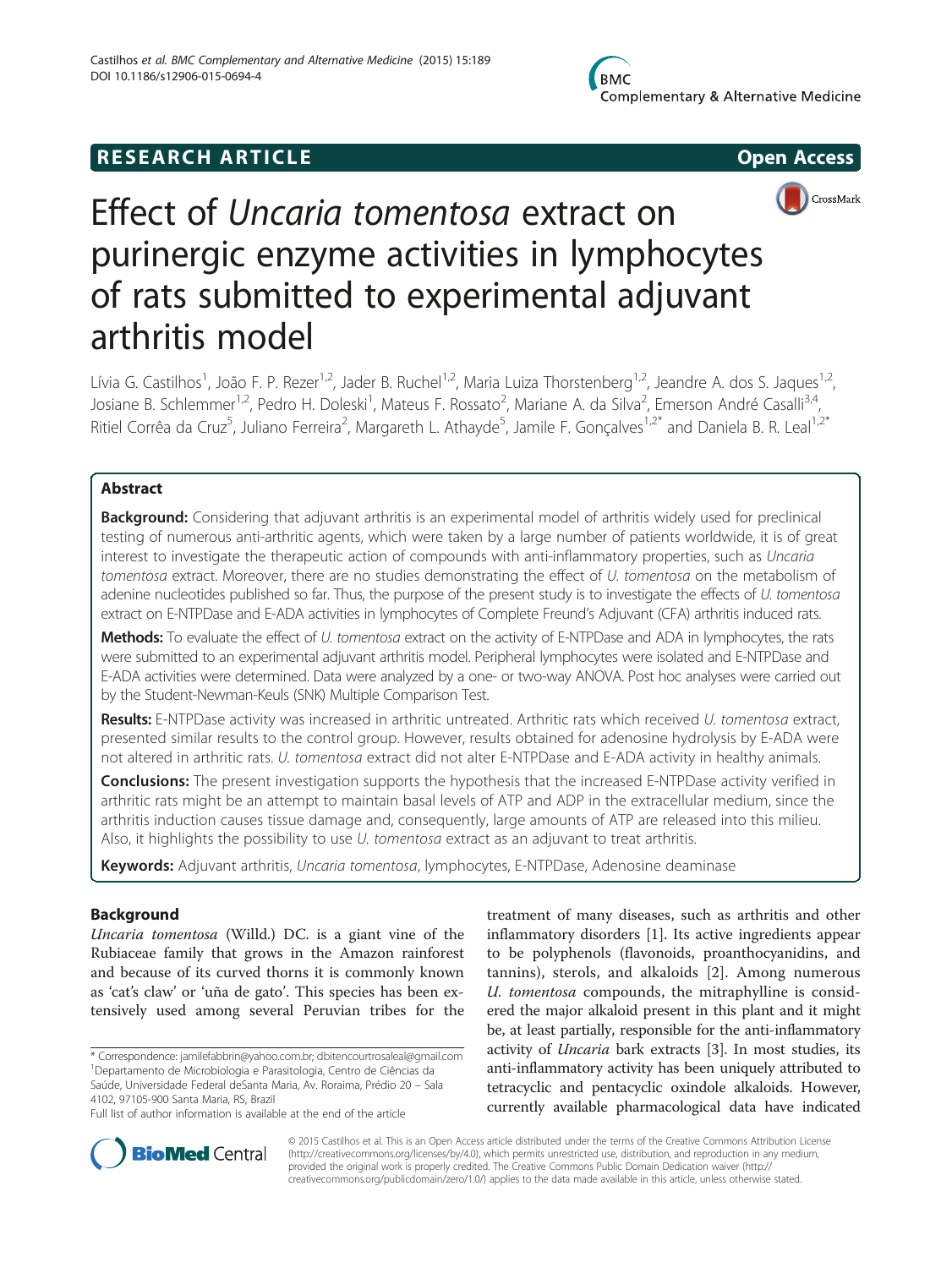that this biological activity is due to the synergistic action of several compounds present in this species [[4](#page-9-0)–[8](#page-9-0)].

Arthritis is a systemic inflammatory disease characterized by joint pain, stiffness and swelling due to synovial inflammation, as well as fatigue and limitation in physical function, and increased morbidity and mortality [\[9](#page-9-0)]. It is a debilitating condition occurring at any age, peaking between the ages of 35 and 50 years and affecting around 1 % of the world population [[10](#page-9-0)]. Adjuvant-induced arthritis is a commonly used model of inflammatory arthritis, which has an incidence of approximately 90 %, making it an ideal model to investigate arthritic changes and to evaluate compounds that may be useful for arthritis treatment [[11](#page-9-0), [12\]](#page-9-0). During the inflammatory process in arthritis, the immune and inflammatory responses are active, and it is well known that an imbalance between pro- and anti-inflammatory cytokine activities favors the induction of autoimmunity, chronic inflammation and thereby joint damage [\[13\]](#page-9-0).

Extracellular nucleotides are essential molecules for the onset and maintenance of inflammatory reactions, whereas they are important signaling molecules [[14](#page-9-0)]. The purinergic signaling system plays an important role in modulating the inflammatory and immune responses by extracellular biomolecules, such as adenine nucleotides (ATP, ADP and AMP) and their derived nucleoside adenosine [\[15\]](#page-9-0). There is evidence indicating that high extracellular ATP levels act through specific cell surface receptors as pro-inflammatory agents that potentiate the release of pro-inflammatory cytokines [\[16\]](#page-9-0) from activated lymphocytes [[17](#page-9-0)].

Extracellular ATP and adenosine levels, as well as the subsequent purinergic signaling, can be physiologically and dynamically controlled by the action of enzymes expressed in immune cells [\[16\]](#page-9-0). E-NTPDase (CD39) is the membrane-bound enzyme involved in the breakdown of ATP and ADP to AMP, which is sequentially hydrolyzed by 5′-nucleotidase to adenosine [[18](#page-9-0)–[20](#page-9-0)]. CD39 was first described as a B lymphocyte activation marker [[21](#page-9-0)]. In leucocytes, its modulatory effects in cytokines expression, inflammatory response, cell-cell adhesion, as well as cell proliferation, via modulation of ATP levels in the pericellular milieu has been demonstrated [[4](#page-9-0)–[7\]](#page-9-0). According to Barankiewicz et al. [[22](#page-9-0)], the presence of CD73 on the external surface of B cells is also related to B cell development.

E-ADA is another important enzyme that catalyzes the irreversible deamination of adenosine and 2′-deoxyadenosine to inosine and 2′-deoxyinosine, respectively. Therefore it contributes to the removal of adenosine from the extracellular compartment [\[23\]](#page-9-0). This enzyme has fundamental biological role in the proliferation and differentiation of lymphoid cells, particularly T lymphocytes, and maturation of monocytes [\[24](#page-9-0)], performing an important function in the immune system and inflammatory processes [\[25\]](#page-9-0).

Considering that adjuvant arthritis is an experimental model of arthritis widely used for preclinical testing of numerous anti-arthritic agents, which are either under preclinical or clinical investigation, it is of clinical interest to investigate the therapeutic action of compounds with anti-inflammatory properties, such as Uncaria tomentosa extract. Moreover, to our knowledge, the current study is the first one evaluating the effect of U. tomentosa on the metabolism of adenine nucleotides. Thus, it is relevant to investigate its effects on the activity of E-NTPDase and E-ADA in lymphocytes of rats with Complete Freund's Adjuvant (CFA)-induced arthritis.

# **Methods**

#### Chemicals

Complete Freund's Adjuvant (CFA - 0.6 % suspension of heat-killed Mycobacterium tuberculosis in liquid paraffin), 5-(N,N-diethylamino) pentyl-3,4,5-trimethoxybenzoate (TMB), hexadecyltrimethylammonium bromide (HTAB), the substrates ATP, ADP, adenosine, as well as Trizma base, Coomassie Brilliant Blue G and bovine serum albumin were obtained from Sigma Chemical Co (St. Louis, MO, USA) and  $K_2HPO_4$ , from Reagen. The acetonitrile and acetic acid were obtained from JTBarker, the triethylamine and polyamide from Fluka and ethanol from Vetec. All the other chemicals used in this experiment were of the highest purity.

# Animals

Twenty eight adult female Wistar rats (200–300 g) were used in this experiment. Animals were divided into four groups, namely, control (C); extract (E); arthritis (A); and arthritis along with extract  $(A + E)$ . Animals were kept on a 12-h light/12-h dark cycle, at a temperature of  $22 \pm 2$  °C, with free access to food and water. The animals were handled according to the guidelines of the Committee on Brazilian Society of Animal Science Lab [\[26](#page-9-0)], in accordance with international guidelines. Furthermore, this investigation was approved by the Committee on the Use and Care of Laboratory Animals of our university (n. 125/2010(2)).

#### Induction of arthritis

To investigate the effect of the U. tomentosa extract over the inflammatory process, the adjuvant-induced arthritis model was used and described by Sauzem et al., [\[27](#page-9-0)]. Animals were slightly anesthetized with isoflurane and 100 μL of Complete Freund Adjuvant (CFA - 0.6 % suspension of heat-killed Mycobacterium tuberculosis in liquid paraffin) was injected into the right hind paw to induce arthritis.

#### HPLC analysis of U. tomentosa extract

Sample extraction was performed using a Unique® ultrasound, model USC 5000A, 40 kHz. Chromatographic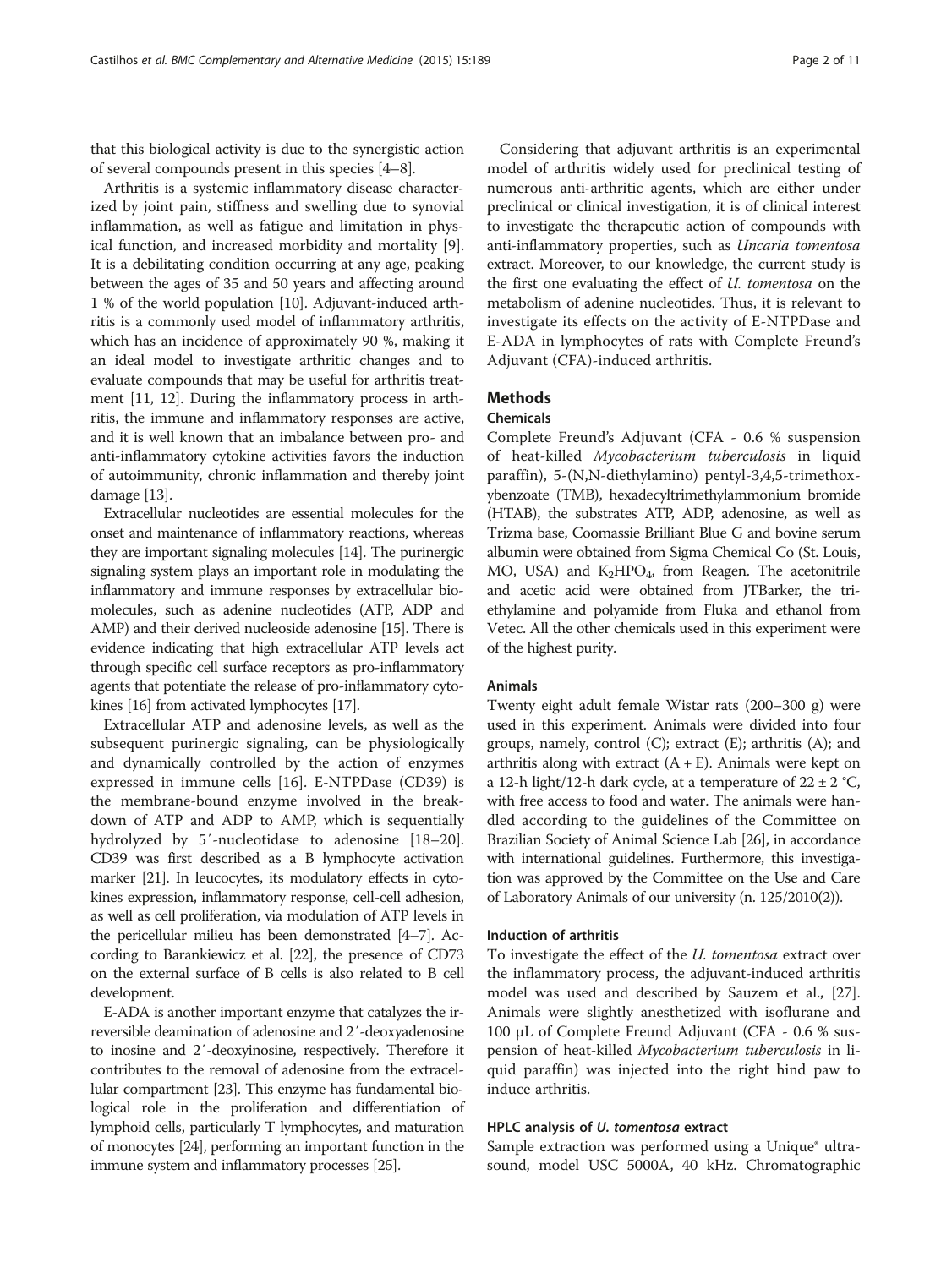analyses were performed on the Agilent 1100 HPLC system and a Zorbax® XDB C-18 column (150 mm × 4.6 mm, 3.5 \_m Agilent) at 15 °C. Samples (80 mg) were diluted in 60 % ethanol (10 mL) and subjected to sonication (20 min at 30 °C). Following this step, 2 mL of sample were passed through a column containing 200 mg of polyamide, and the eluate was injected into an HPLC system. Separation was achieved using gradient elution of water (0.2 % acetic acid) adjusted to pH 6.9 with triethylamine (A) and acetonitrile (B) at a flow rate of 0.8 mL/min, detection was performed at 245 nm, and the concentrations of alkaloids were calculated as previously described [\[28](#page-9-0)].

#### Treatment with U. tomentosa extract

The treatment of animals with extract began 15 days after induction of arthritis by CFA. The U. tomentosa root dry extract was donated by Herbarium Botanical Laboratory, PR-Brazil, lot number 991260. The organoleptic, physicochemical and microbiological characteristics were within quality standards; according to the Certificate of Analysis number 3301/11 presented by supplier. The extract was prepared daily with distilled water as vehicle and administered to the groups E and  $A + E$  by gavage twice a day at the dose of 150 mg/kg for 45 days, mimicking the Unha de Gato® phytotherapeutic from Herbarium Botanical Laboratory, indicated for treatment of patients with arthritis. Groups C and A received only distilled water in the same condition.

#### Evidences of arthritis induction

Evidence of arthritis induction as mechanical sensitivity and paw thickness of each rat were evaluated briefly before induction of arthritis by CFA, and then 15 days after induction. Increased mechanical sensitivity and paw thickness were considered as markers of the inflammatory process. Moreover, these measurements were made 45 days after *U. tomentosa* treatment to observe the effect of U. tomentosa on the inflammatory process. To observe the development of edema, animals were held and the right hind paw thickness was measured using a digital caliper [\[29](#page-9-0)]. Additionally, increased paw thickness was considered as formation of edema. Mechanical allodynia was evaluated using the up-and-down method, described by Dixon [[30\]](#page-9-0), using von Frey filaments. Briefly, rats were placed in cages with a wire mesh bottom which allowed full access to the paws. The paw was touched with 1 of a series of 7 von Frey hairs with logarithmic increments (6, 8, 10, 15, 26, 60 and 100). Von Frey hairs were applied perpendicularly to the plantar surface with sufficient force to cause slight buckling against the paw, and held for approximately 2–4 sec. Stimuli were presented at intervals of several seconds, allowing for apparent resolution of any behavioral responses to previous stimuli. To evaluate neutrophil infiltration, mieloperoxidase activity

(MPO) was evaluated in paw skin sample, as previously described [\[31\]](#page-9-0). Briefly, sample was homogenized in acetate buffer (80 mM, pH 5.5) containing 0.5 % HTAB and centrifuged at 16.000 xg during 20 min at 4 °C. After, 10 μL of supernatant were added to 200 μL of acetate buffer and 20 μL of TMB (18.4 mM) and incubated at 37 °C for 3 min. To stop the reaction, the microplates were taken to the ice bath and 30 μL of acetic acid were added. The color formed was assessed at 630 nm and the results were expressed as optical density per mg of tissue (OD/mg tissue).

#### Isolation of lymphocytes from blood

Rats were anesthetized with isoflurane and blood was collected by cardiac puncture. Blood was collected with 7.2 mg dipotassium EDTA as anticoagulant and lymphocyte-rich mononuclear cell were isolated from blood collected with Ethylenediamine tetra acetic acid (EDTA) and separated on Ficoll-Histopaque density [\[32](#page-9-0)]. The percentage of lymphocytes was superior to 93 %, as previously described [[33](#page-9-0)]. The integrity of lymphocytes preparation was confirmed by determining the lactate dehydrogenase (LDH) activity in intact and disrupted lymphocytes using the kinetic method of the Labquest apparatus (Diagnostics Gold Analyzer). The procedure was repeated before and after the incubation period. The protocol was carried out according to the manufacturer's instructions. Triton X-100 (1 %, final concentration) was used to disrupt the lymphocytes preparation. The enzymatic activity is expressed as units per liter, and one unit (1U) corresponds to 1 μmol of NADH formed per minute per liter. The resultant lymphocytes samples were used immediately for enzymatic assays.

#### Protein determination

Protein was measured by the Comassie Blue method according to Bradford [[34](#page-9-0)] using serum albumin as standard.

#### E-NTPDase activity determination

E-NTPDase activity in lymphocytes was determined as previously described by Leal et al. [\[35\]](#page-9-0), in which the reaction medium contained  $0.5$  mM CaCl<sub>2</sub>, 120 mM NaCl, 5 mM KCl, 60 mM glucose and 50 mM Tris–HCl buffer at pH 8.0, with a final volume of 200 μL. Twenty microliters of the intact mononuclear cells suspended in saline solution was added to the reaction medium (2–4 μg of protein), and pre-incubated for 10 min at 37 °C; incubation proceeded for 70 min. The reaction was initiated by the addition of substrate (ATP or ADP) at a final concentration of 2.0 mM and stopped with 200 μL of 10 % trichloracetic acid (TCA). The released inorganic phosphate (Pi) was assayed by a method previously described by Chan et al. [[36](#page-9-0)] using malachite green as colorimetric reagent and  $KH_2PO_4$  as standard. Controls were carried out by adding the enzyme preparation after TCA addition to correct for non-enzymatic nucleotide hydrolysis. All samples were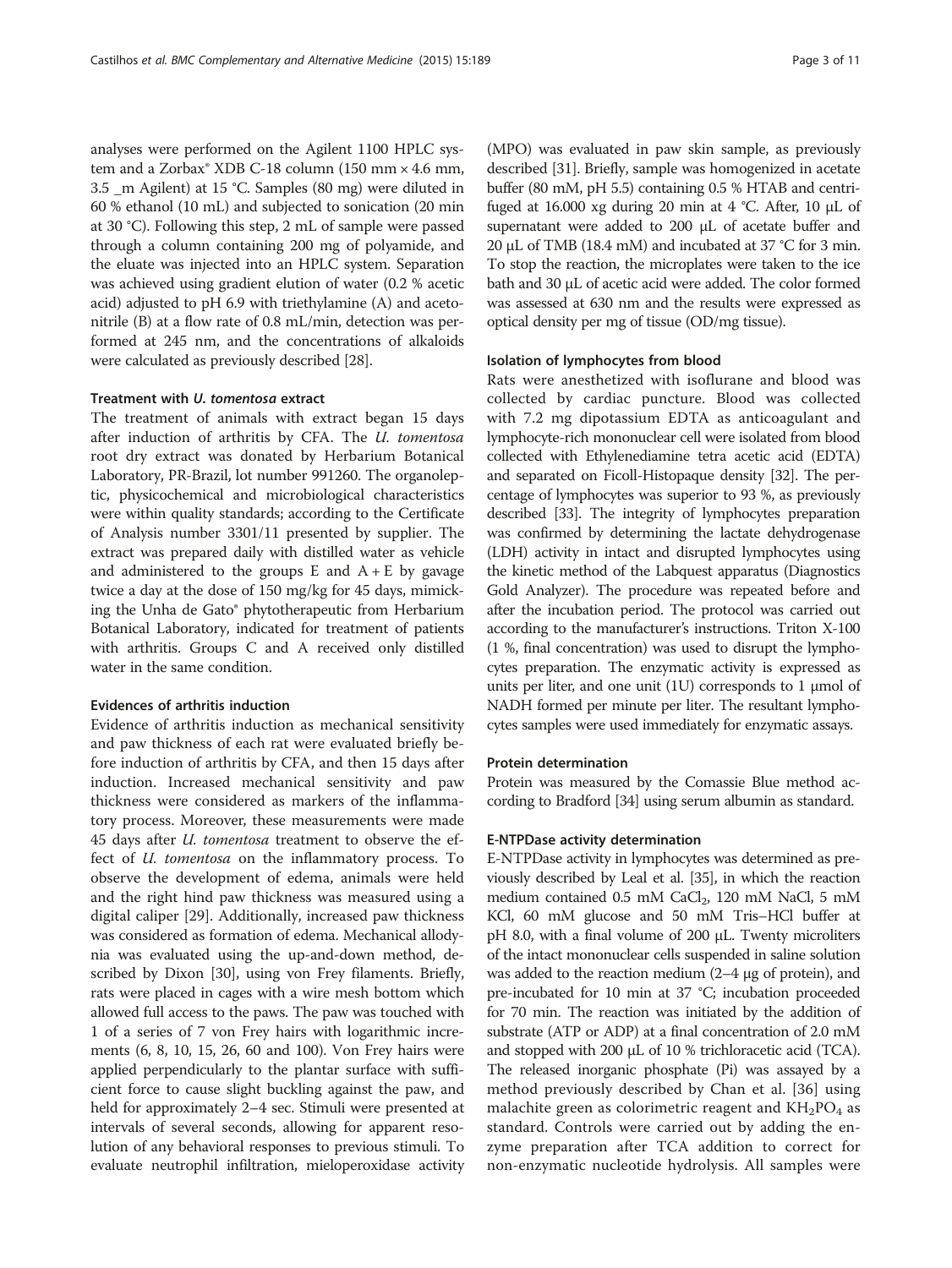run in triplicate and the specific activity is reported as nmol of Pi released/min/mg of protein.

#### Adenosine deaminase activity determination (ADA)

ADA activity in lymphocytes was measured by the method of Giusti and Galanti [\[37](#page-9-0)], which is based on the direct measurement of ammonia produced when ADA acts in excess of adenosine. Briefly, 25 μL of lymphocytes reacted with 21 mM of the substrate (adenosine), pH 6.5, and incubation was carried out for 1 h at 37 °C. The reaction was stopped by adding 106 mM and 167.8 mM sodium nitroprussiate and hypochlorite solution. Ammonium sulfate 75 μM was used as ammonium standard. All the experiments were performed in triplicate and the values were expressed in U/L for ADA activity. One unit (1U) of ADA is defined as the amount of enzyme required to release 1 mmol of ammonia per minute from adenosine at standard assay conditions.

#### Separation of blood serum

Rats were anesthetized with isoflurane and blood was collected by cardiac puncture. The blood samples were collected in tubes without anticoagulant and after the clot formation were centrifuged at 1400 g for 15 min at room temperature. The resultant serum samples were aliquoted in microtubes and kept on ice until the purines quantification.

# Purine level measurement

The quantitative determination of adenine nucleotides and adenosine levels were performed in serum by HPLC. At first, proteins were denatured by the addition of 0.6 mol/L of percloric acid. Then, all samples were centrifuged  $(14,000 \times g)$  for 10 min). The obtained supernatants were neutralized with 4 N KOH and clarified with a second centrifugation  $(14,000 \times g)$  for 15 min). Aliquots of 40 µL were applied to a reversed-phase HPLC system using a 25 cm C18 Shimadzu column (Shimadzu, Japan) at 260 nm with a mobile phase containing 60 mM  $KH_2PO_4$ , 5 mM tetrabutylammonium chloride, pH 6.0, in 30 % methanol according to a method previously described by Voelter [\[38](#page-9-0)]. The peaks of purines (ATP, ADP, AMP and adenosine) were identified by their retention times and quantified by comparison with standards. Results are expressed as nmoles of the different compounds per mL of serum.

# Statistical analysis

Data were analyzed by a one- or two-way ANOVA. Post hoc analyses were carried out by the Student-Newman-Keuls (SNK) Multiple Comparison Test. Purine level were log-transformed to achieve normal distribution of data. A probability of  $P < 0.05$  was considered significant. All data are expressed as mean ± Standard Error of the Mean (SEM).

#### Results

# Evidences of arthritis induction and effect of U. tomentosa extract

As shown in Fig. [1](#page-4-0), CFA injection was able to increase mechanical sensitivity (mechanical allodynia) (Fig. [1a](#page-4-0)), paw thickness (Fig. [1](#page-4-0)b) and MPO activity (Fig. [1](#page-4-0)c) in 72.4 %, 120.1 % and 35.3 %, respectively, when compared to baseline, characterizing an arthritic process. After 45 days of treatment, U. tomentosa extract was able to partially reverse the mechanical allodynia  $(23.1 \pm 2.7 \%)$  $P < 0.01$ ), edema (21.6 ± 5.7 %,  $P < 0.001$ ) and MPO activity  $(35.5 \pm 5.2 \%, P < 0.01)$ .

#### HPLC analysis of U. tomentosa extract

The HPLC analysis of the *U. tomentosa* root dry extract used in the present investigation is presented in Fig. [2](#page-5-0). The extract has a content of 0.49 % of pentaciclic and tetraciclic oxindole alkaloids. The concentrations of each one were as follows: uncarine  $D - 0.05$  %, uncarine  $F - 0.01$  %, mytraphyilline – 0.12 %, rhynchophylline – 0.07 %, isomytraphylline– 0.05 %, uncarine  $C - 0.10$  %, isorhyncophylline – 0.05 % and uncarine  $E - 0.04$  %.

#### E-NTPDase activity determination

Figure [3](#page-6-0) shows the effect of oral administration of U. tomentosa extract on ATP and ADP hydrolysis by E-NTPDase in lymphocytes of rats submitted to an experimental adjuvant arthritis model. Results of lymphocytes E-NTPDase activity with ATP as substrate are shown in Fig. [3](#page-6-0)a. The hydrolysis of ATP was altered in rats with arthritis (A) (65.5 nmol of  $Pi/min/mg$  of protein; SEM = 4.8;  $n = 7$ ;  $P < 0.05$ ), demonstrating that ATP hydrolysis was increased by 25.7 % when compared to the control group  $(C)$  (48.7 nmol of Pi/min/mg of protein; SEM = 3.2;  $n = 7$ ;  $P < 0.05$ ) and by 28.2 % when compared to the extract group  $(E)$  (47 nmol of Pi/min/mg of protein; SEM = 4.9;  $n = 7$ ;  $P < 0.05$ ). However, two-way ANOVA showed no significant interaction  $[F(1,15) = 1.458; p = 0.246; n = 7]$ among the variables. In addition, results obtained for the lymphocytes E-NTPDase activity with ADP as substrate are shown in Fig. [3b](#page-6-0), where the ADP hydrolysis was also increased by 32.5 % in the A group (62.4 nmol Pi/min/mg; SEM = 7.6;  $n = 7$ ;  $P < 0.05$ ) when compared to C (42.1 nmol of Pi/min/mg of protein; SEM = 3.0;  $n = 7$ ;  $P < 0.05$ ), in 34.3 % when compared to E group (41.0 nmol of Pi/min/ mg of protein; SEM = 2.9;  $n = 7$ ;  $P < 0.05$ ) and in 22 % when compared to  $A + E$  group (48.7 nmol of Pi/min/mg of protein; SEM = 2.7;  $n = 7$ ;  $P < 0.05$ ). Two-way ANOVA showed no significant interaction  $[F(1,13) = 2.606; p = 0.130; n = 7]$ . The results of lymphocytes E-NTPDase activity in the group E with both ATP (47.0 nmol of Pi/min/mg of protein; SEM = 4.9;  $n = 7$ ;  $P < 0.05$ ) and ADP (41.0 nmol of Pi/min/mg of protein; SEM = 2.9;  $n = 7$ ;  $P < 0.05$ ) as substrate were similar to ATP (48.7 nmol of Pi/min/mg of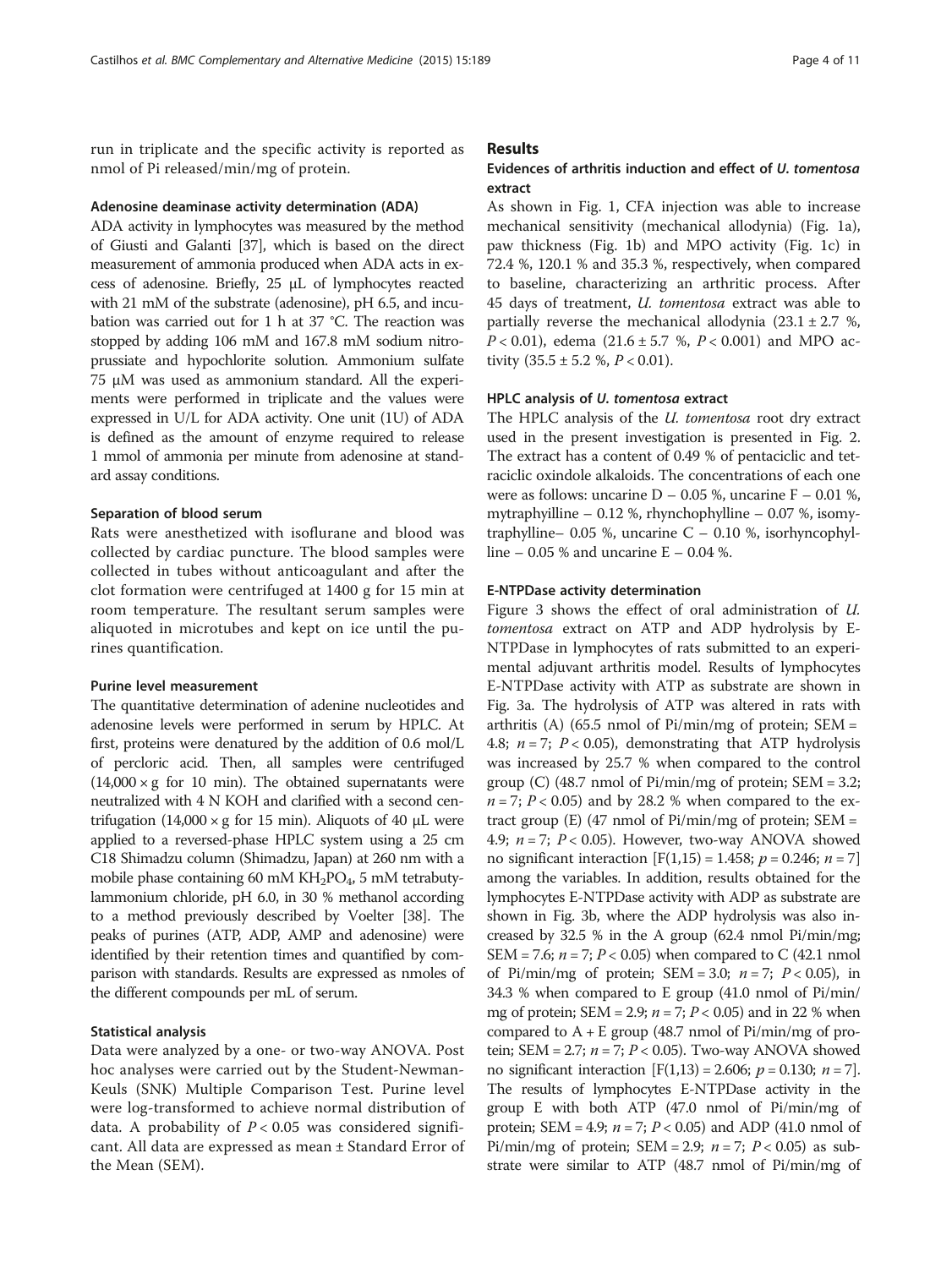<span id="page-4-0"></span>

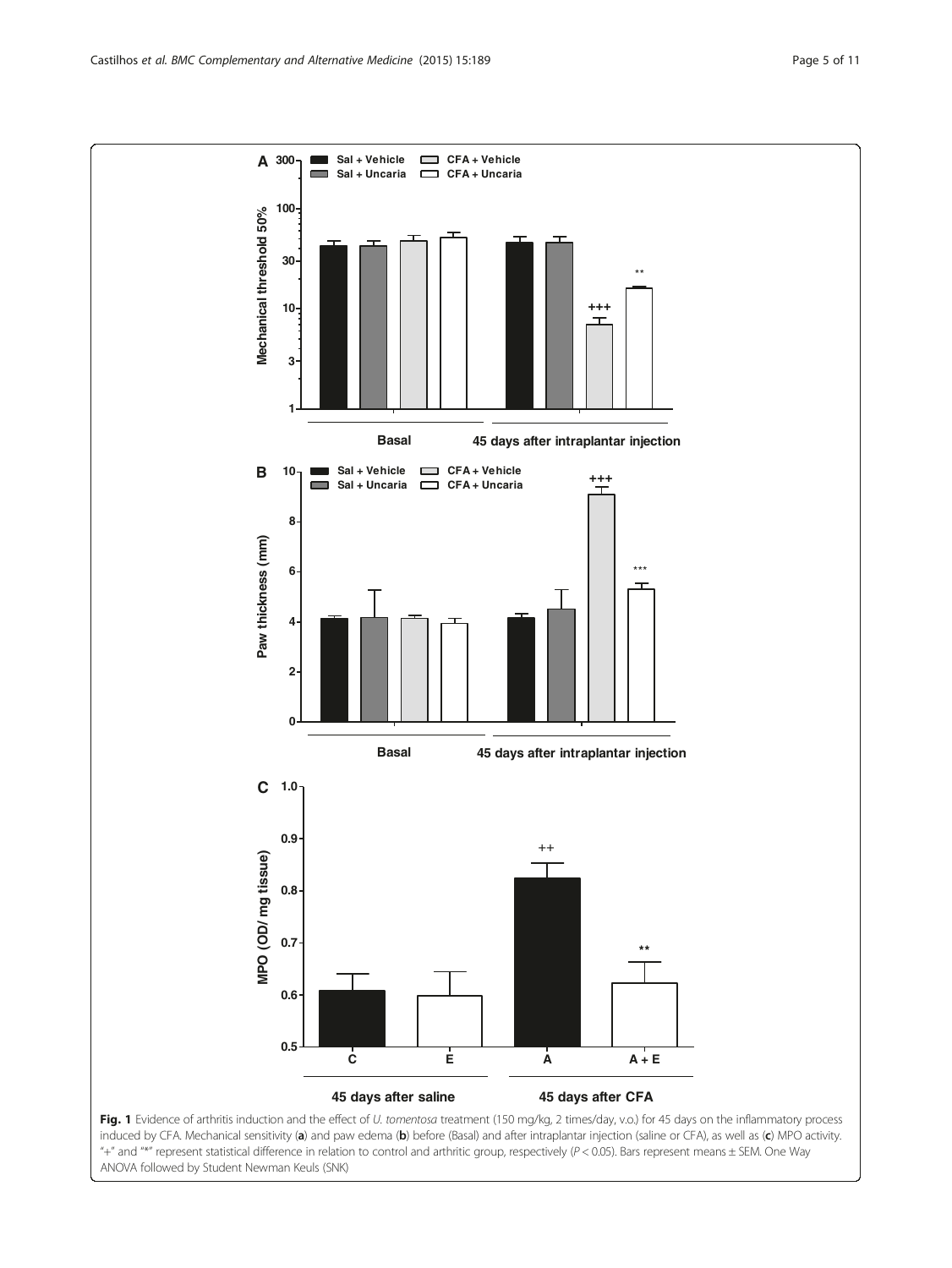<span id="page-5-0"></span>protein; SEM = 3.2;  $n = 7$ ;  $P < 0.05$ ) and ADP hydrolysis in control group (42.1 nmol of Pi/min/mg of protein; SEM = 3.0;  $n = 7$ ;  $P < 0.05$ ), showing that in healthy rats the extract did not alter the E-NTPDase activity.

#### Adenosine deaminase activity determination (ADA)

Results obtained for adenosine hydrolysis by E-ADA are shown in Fig. [4](#page-7-0). The adenosine hydrolysis was not altered. The groups showed no significant alterations in the E-ADA activity when adenosine was used as substrate. Two-way ANOVA showed no significant interaction  $[F(1,15) = 1.572, p = 0.229, n = 7]$ .

#### Purine level measurement

Purine levels in serum were measured by HPLC and were showed in Table [1](#page-7-0). Levels of ATP, ADP, AMP and adenosine showed no significant alterations in the A group when compared to control. The levels of these nucleotides and nucleoside were also normal in the E group when compared to control, showing that the extract did not interfere in the purine level. However, in the  $A + E$ group, the level of ATP was decreased by 14.4 % when compared to C and A groups and in 12.7 % comparing to E group, whereas ADP levels were increase by 7.2 %, 4.6 % and 7.2 % regarding to C, E, and A groups, respectively. The adenosine levels in in the  $A + E$  group were also decreased by 17.8 % in comparison to control.

# **Discussion**

Experimental animal models of chronic diseases allow a better understanding of the physiopathological processes and also the evaluation of potential new therapies. Based on that, the model of arthritis induced by CFA in rats is widely used in the research of new therapies for chronic inflammatory arthropathies, such as rheumatoid arthritis [[39](#page-9-0)]. Cat's claw (*Uncaria tomentosa*) has been widely used for the treatment of arthritis, rheumatism and other inflammatory diseases due to its well known anti-inflammatory effects [[39](#page-9-0)–[41](#page-9-0)]. This plant contains a series of secondary metabolites, such as oxindole alkaloids, polyphenols (flavonoids, proanthocyanidins, tannins), quinovic acid glycosides, polyhydroxylated triterpenes and saponins, but its anti-inflammatory activity is related to more than one metabolite acting in synergy [\[4](#page-9-0), [5, 42, 43](#page-9-0)]. Here, the HPLC analysis revealed that mitraphylline was the preponderant alkaloid present in the U. tomentosa extract used for this research. In fact, Rojas-Duran et al. [\[3](#page-9-0)] reported that the major alkaloid of U. tomentosa was mytraphylline and evaluated its biological relevance demonstrating that it was able to impair the liberation of the interleukins 1α, 1β, 4, 17 and TNF-α, key molecules involved in inflammatory responses. Since the inflammatory action is closely associated to the immune process [[44](#page-9-0)], benefits of this plant to the immune system, such as in purinergic signaling present in lymphocytes, could also be expressed as an anti-inflammatory action. However, a direct relationship between the components of this plant and purine nucleotides has not yet been reported in the literature.

In the present study, we induced arthritis in animals by the use of CFA and the inflammatory process was confirmed through the measurement of increased paw thickness, mechanical thresholds and MPO activity (neutrophil marker), which characterizes an arthritic process. After that, we analyzed if U. tomentosa extract would be able to reverse this process, and it showed to be partially effective. Similar results were also observed with carrageenaninduced paw edema demonstrating that both hydro-

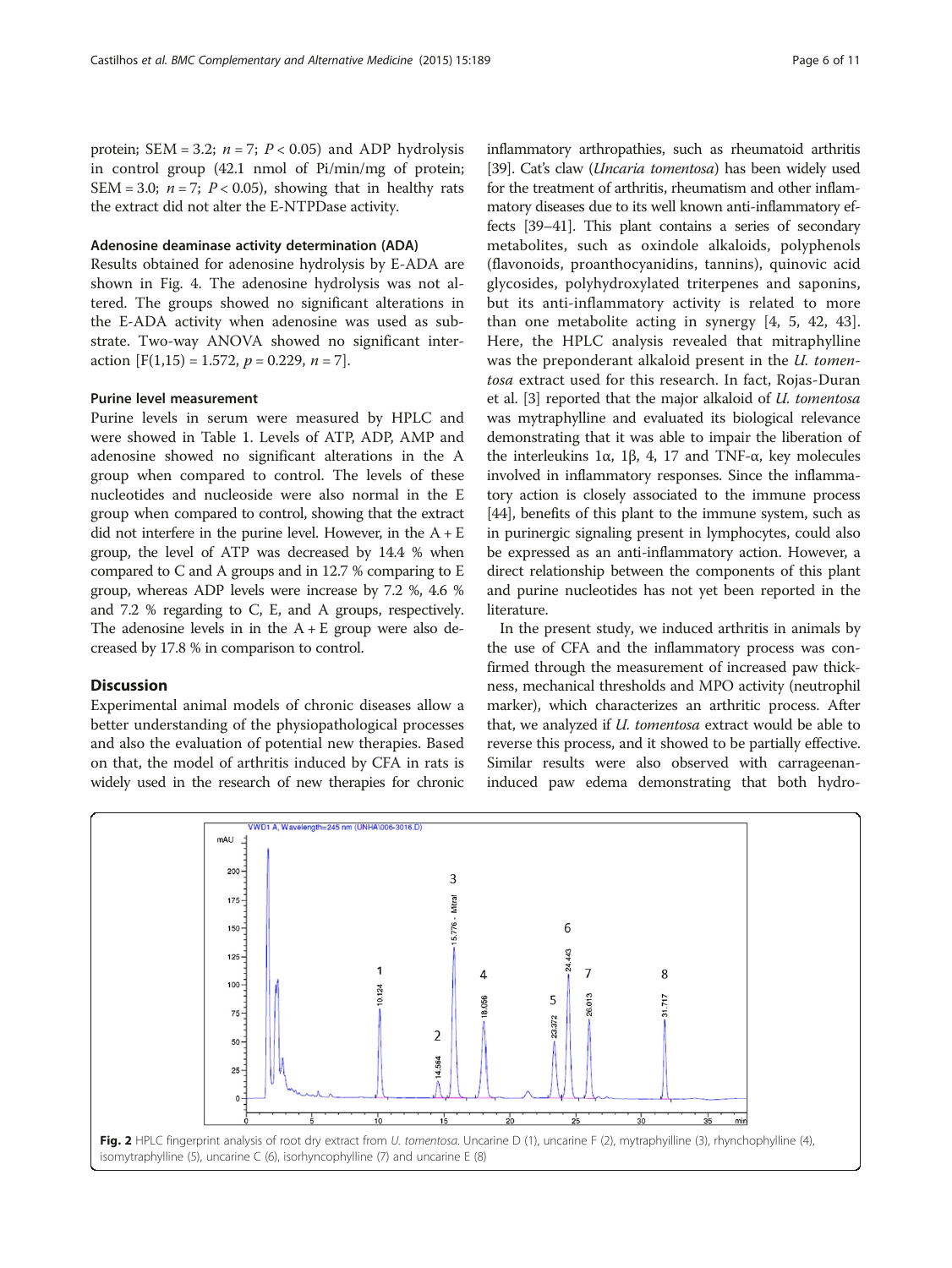<span id="page-6-0"></span>

alcoholic and aqueous extract have anti-inflammatory activity by decreasing the carrageenan-induced increase in paw volume when compared with control rats [\[44](#page-9-0)–[46](#page-9-0)]. Human tests with *U. tomentosa* were carried out in patients with osteoarthritis and rheumatoid arthritis and demonstrated that it was able to reduce pain, morning stiffness and swelling joints [\[47](#page-9-0)–[49\]](#page-9-0).

Extensive tissue damage in inflammatory processes may lead to a significant increase in the levels of purine and pyrimidine nucleotides within the involved sites, probably contributing to the amplification of the inflammatory reaction [[50](#page-9-0)]. Extracellular ATP can act as a damage-associated molecular pattern, given that it is normally confined to intracellular sites but can be released at high levels following cell lysis, infection, or via regulated efflux. ATP released into the extracellular space can modulate the immune response through its capacity to bind and activate multiple nucleotide receptor family members [[51](#page-9-0), [52\]](#page-10-0). In addition, the purinergic system is also composed by a complex of ectoenzymes including E-NTPDase and E-ADA that are responsible for extracellular nucleotide hydrolysis.

The results of the present study showed an increased E-NTPDase activity in rats with arthritis when compared to control animals corroborating with Becker et al. [[53](#page-10-0)]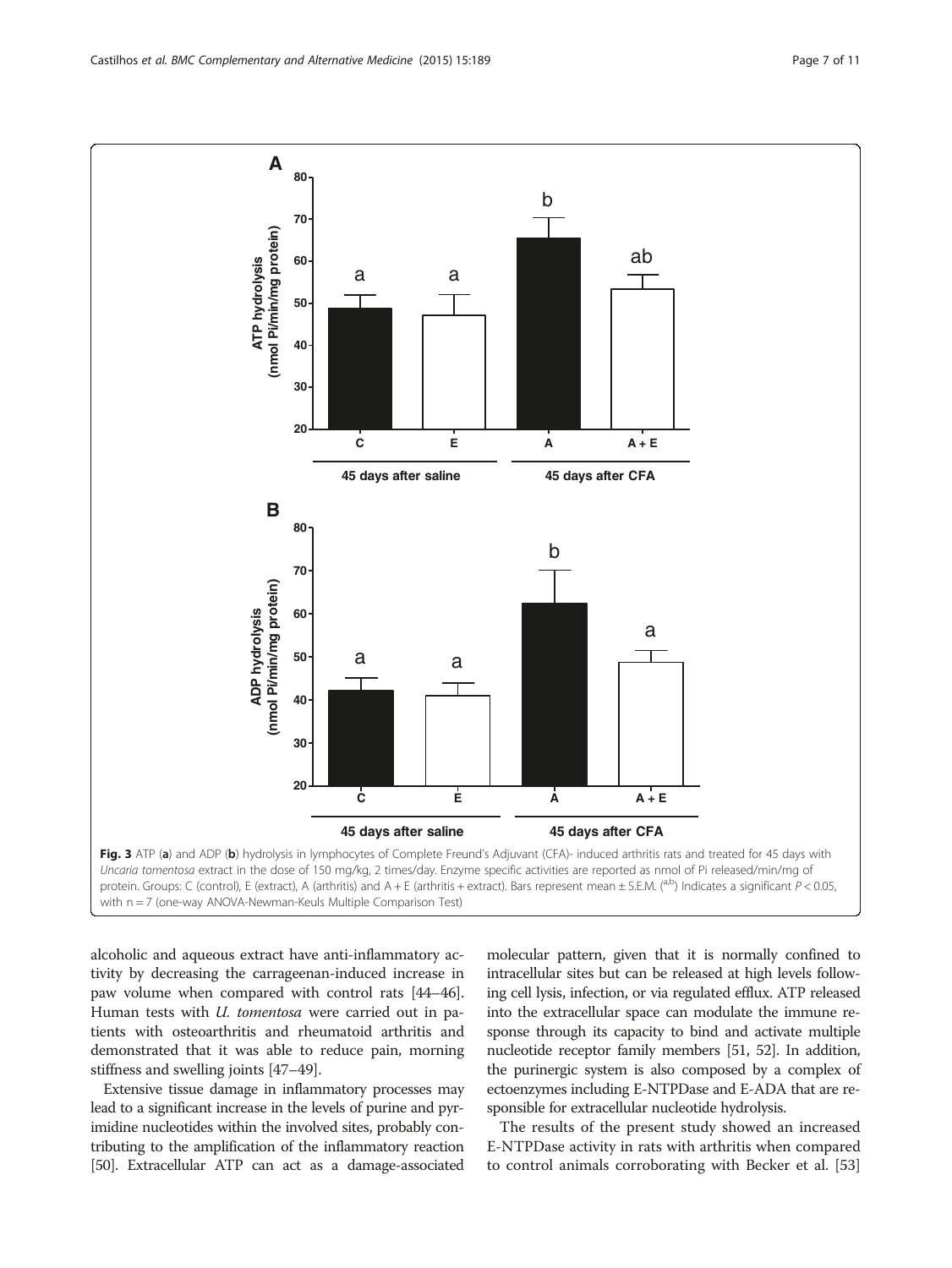<span id="page-7-0"></span>

which found increased E-NTPDase activity in platelets of patients with arthritis. According to a study previously published by our research group, the E-NTPDase activity (both ATP and ADP substrate) in lymphocytes was also altered in patients with RA. The ATP hydrolysis presented a two-fold increase, while ADP hydrolysis was 80 % increased when compared to the control group. [[54\]](#page-10-0). Moreover, many other studies have shown that the E-NTPDase and E-ADA have significant roles in immune response. Alterations in their activities have been observed in some autoimmune diseases such as multiple sclerosis, lupus and diabetes [\[55](#page-10-0)–[57\]](#page-10-0). Increased activity of E-NTPDase leads to increased ATP and ADP hydrolysis and, as a compensatory mechanism, leads to the maintenance of their appropriate levels, since high concentrations of ATP in the extracellular medium activate the proinflammatory purinergic P2X7 receptors and contributes to tissue damage and inflammation [\[58\]](#page-10-0).

Since these enzymes act in a cascade, we can suggest that the 5′-nucleotidase activity in arthritic rats could be also increased, resulting in a greater amount of adenosine in the extracellular medium to compensate the proinflammatory effects of ATP. However, in these arthritic animals, the levels of ATP, ADP, AMP and adenosine are normal in the extracellular medium as well as E-ADA activity. We can assume that adenosine is being produced in excess by the supposed increased activity of 5′ nucleotidase. This adenosine could be binding to specific receptors expressed on the cell surface exercising its antiinflammatory function and maintaining the levels of adenosine normal on extracellular medium. Thus, adenosine acts as a negative feedback signal to counteract ATP-mediated immune stimulation, preventing uncontrolled inflammation and decreasing the collateral damage to healthy tissues [[59](#page-10-0)]. The anti-inflammatory properties of *U. tomentosa* have been described, hence we evaluated the effect of the

|  |  | Table 1 Purine levels in arthritic rats serum and treated for 45 davs with <i>Uncaria tomentosa</i> extract |  |  |  |  |  |  |  |
|--|--|-------------------------------------------------------------------------------------------------------------|--|--|--|--|--|--|--|
|--|--|-------------------------------------------------------------------------------------------------------------|--|--|--|--|--|--|--|

|            |                               |                               |                               | $A + E$                      |  |  |  |  |
|------------|-------------------------------|-------------------------------|-------------------------------|------------------------------|--|--|--|--|
|            | (log of nmol/ml)              | (log of nmol/ml)              | (log of nmol/ml)              | (log of nmol/ml)             |  |  |  |  |
| ATP        | $1.04 \pm 0.003$ <sup>a</sup> | $1.02 \pm 0.01$ <sup>a</sup>  | $1.04 \pm 0.02$ <sup>a</sup>  | $0.89 \pm 0.01^{\rm b}$      |  |  |  |  |
| <b>ADP</b> | $1.25 \pm 0.002^a$            | $1.28 + 0.01a$                | $1.25 + 0.01^a$               | $1.34 \pm 0.001^{\rm b}$     |  |  |  |  |
| AMP        | $1.00 \pm 0.005^{\circ}$      | $1.05 \pm 0.008$ <sup>a</sup> | $1.04 \pm 0.008$ <sup>a</sup> | $1.02 \pm 0.02$ <sup>a</sup> |  |  |  |  |
| Adenosine  | $1.35 \pm 0.001^a$            | $1.29 + 0.02$ <sup>ab</sup>   | $1.33 + 0.01^{ab}$            | $1.11 \pm 0.08^{\rm b}$      |  |  |  |  |
|            |                               |                               |                               |                              |  |  |  |  |

Adenine nucleotides and adenosine levels measurement in serum of Complete Freund's Adjuvant (CFA)-induced arthritis rats and treated for 45 days with Uncaria tomentosa extract (150 mg/kg; 2 times/day). Purine levels measurement were log-transformed and are reported as log of nmol/ml. Groups: C (control), E (extract), A (arthritis) and  $A + E$  (arthritis + extract). Bars represent mean  $\pm$  S.E.M

(a,b) Indicates difference among the groups,  $P < 0.05$  with n = 7 (two-way ANOVA-Newman-Keuls Multiple Comparison Test)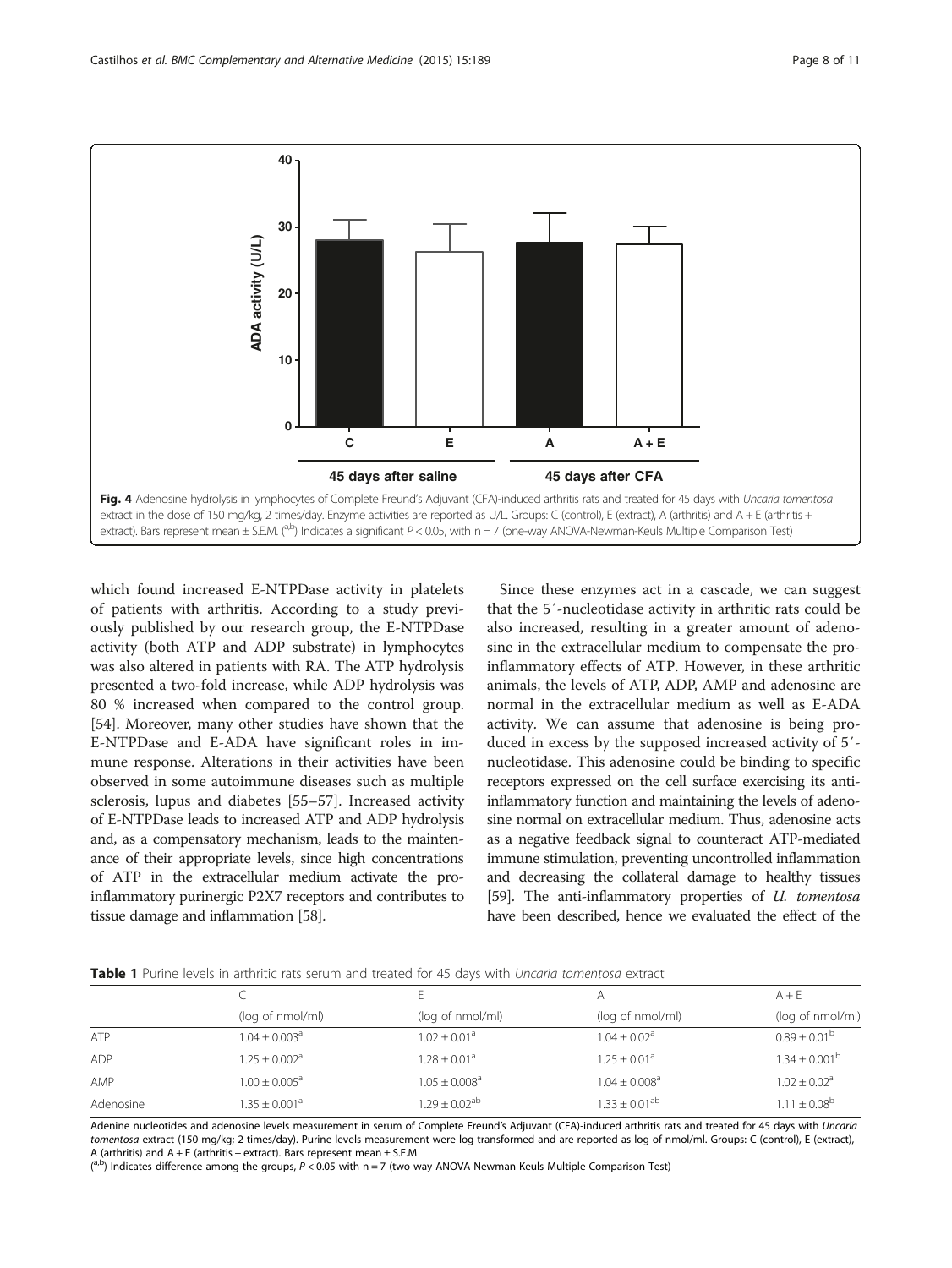U. tomentosa dry extract on the metabolism of adenine nucleotides. In healthy animals treated with the extract, the activities of E-NTPDase and E-ADA remained at basal levels, what was also confirmed by serum purine levels, which were in normal concentration in the extracellular medium.

In arthritic rats treated with U. tomentosa dry extract, the increase on the E-NTPDase activity was prevented, while the purine levels on serum showed decreased ATP levels and increased ADP levels. It seems that low-level purinergic signaling induced by nucleotides at decreased concentrations, modulates ongoing inflammatory and immune responses by P2 receptors [\[60\]](#page-10-0). At low concentration, extracellular ATP possesses affinity for P2Y receptor subtype on the surfaces of lymphocytes. These purinergic receptors, when stimulated, develop a down-modulation of proinflammatory cytokines and stimulate the Th2 immune response, leading to the production of anti-inflammatory cytokines, protection from oxidative damage and downproduction of oxygen radicals in whole blood [[16](#page-9-0)]. P2Y receptor signaling may therefore be an important stop signal to prevent excessive stimulation of inflammation and avoid conditions that might favor autoimmunity [\[61](#page-10-0)].

Among the various classes of chemical constituents found in U. tomentosa plant, oxindole alkaloids are regarded as the most important [[43](#page-9-0)]. The alkaloid profile in U. tomentosa is important because of its pharmacological properties and because the pentacyclic oxindole alkaloids are directly associated with immunostimulatory properties [\[62\]](#page-10-0). The anti-inflammatory activity of traditional extracts made from U. tomentosa is well documented [[63](#page-10-0)–[65\]](#page-10-0). Mitraphylline is the most ubiquitous alkaloid being present in Uncaria species [[62](#page-10-0)], being also the major compound present in our lot of U. tomentosa extract. Mitraphylline is considered as a new lead compound for the development of anti-inflammatory treatment, being the most chemical effective component and responsible for suppression of inflammation parameters. In one previous study, this compound inhibited around 50 % of the release of pro-inflammatory interleukins, and its activity was similar to dexamethasone [[3\]](#page-9-0). Therefore, these metabolites are certainly contributing to decrease the inflammatory process and regulate the purinergic signaling in this data.

Therefore, in this model, these metabolites probably contribute to decrease the inflammatory process and regulate the purinergic signaling. No changes were observed in the ADA activity, but a decrease in adenosine levels was observed in serum of the arthritic rats that received U. tomentosa extract. Corroborating our results, a study previously published by our research group [\[52](#page-10-0)] has showed that the level of adenosine in serum of RA patients was also decreased. In addition, ADP levels showed to be increased in this same group. It is possible that the

adenylate kinase (EC 2.7.4.3) could be activated in an attempt to reconstitute the pool of ADP. As proposed by Yegutkin et al. [\[66\]](#page-10-0), an opposite pathway could lead to the recovery of adenine nucleotides, since adenylate kinase was identified as another key player in the metabolism of circulating ADP. This extracellular ADP could be linking itself to P2Y receptor, the adenine-nucleotide-preferring receptors mainly responding to ADP, and leading the antiinflammatory response.

#### Conclusion

In summary, our data demonstrate that the U. tomentosa extract was able to reduce partially the mechanical thresholds, paw thickness and MPO activity in a model of induced arthritis. In addition, the extract was able to prevent the increase on the E-NTPDase activity in lymphocytes of rats submitted to an experimental adjuvant arthritis model. In view of this, U. tomentosa extract had an actual effect against arthritis and for the first time we demonstrate that the purinergic signaling is involved in these responses.

#### Abbreviations

ADP: Adenosine diphosphate; AMP: Adenosine monophosphate; ATP: Adenosine triphosphate; CFA: Complete Freund's Adjuvant; MPO: Myeloperoxidase.

#### Competing interests

The authors declare that they have no competing interests.

#### Authors' contributions

LGC performed experiments and analyzed data. LGC and JAJ designed the study. MFR and MAS induced the arthritis; RCC did the extract HPLC analysis. JBR and MLT were responsible for animal's treatment. LGC, JFPR, JBS, PHD isolated the lymphocytes, determined the protein, E-NTPDase and ADA activity. EC measured the purine levels. JFG helps for data interpretation. JF, MLA and DBRL realized by read and approved the final manuscript. All authors read and approved the final manuscript.

#### Acknowledgments

The authors wish to thank the HERBARIUM Laboratório Botânico LTDA for supplyin g the extract used to perform the experiment. This study was supported by the Conselho Nacional de Desenvolvimento Científico e Tecnológico (CNPq), Fundação de Amparo à Pesquisa do Rio Grande do Sul (FAPERGS), Fundação Coordenação de Aperfeiçoamento de Pessoal de Nível Superior (CAPES) and PRONEX, Brazil.

#### Author details

1 Departamento de Microbiologia e Parasitologia, Centro de Ciências da Saúde, Universidade Federal deSanta Maria, Av. Roraima, Prédio 20 – Sala 4102, 97105-900 Santa Maria, RS, Brazil. <sup>2</sup>Departamento de Química, Centro de Ciências Naturais e Exatas, Universidade Federal de Santa Maria, Av. Roraima, 97105-900 Santa Maria, RS, Brazil. <sup>3</sup>Departamento de Ciências Morfológicas, Instituto de Ciências Básicas da Saúde, UFRGS, Laboratório de Estudos Sobre as Alterações Celulares e Teciduais, Porto Alegre, RS, Brazil. 4 Laboratório de Enzimologia Aplicada ao Sistema Purinérgico, Departamento de Bioquímica, Instituto deCiências Básicas da Saúde, UFRGS, Porto Alegre, RS, Brazil. <sup>5</sup>Departamento de Farmácia Industrial, Universidade Federal de Santa Maria, Av. Roraima, 97105-900 Santa Maria, RS, Brazil.

#### Received: 14 April 2014 Accepted: 27 May 2015 Published online: 20 June 2015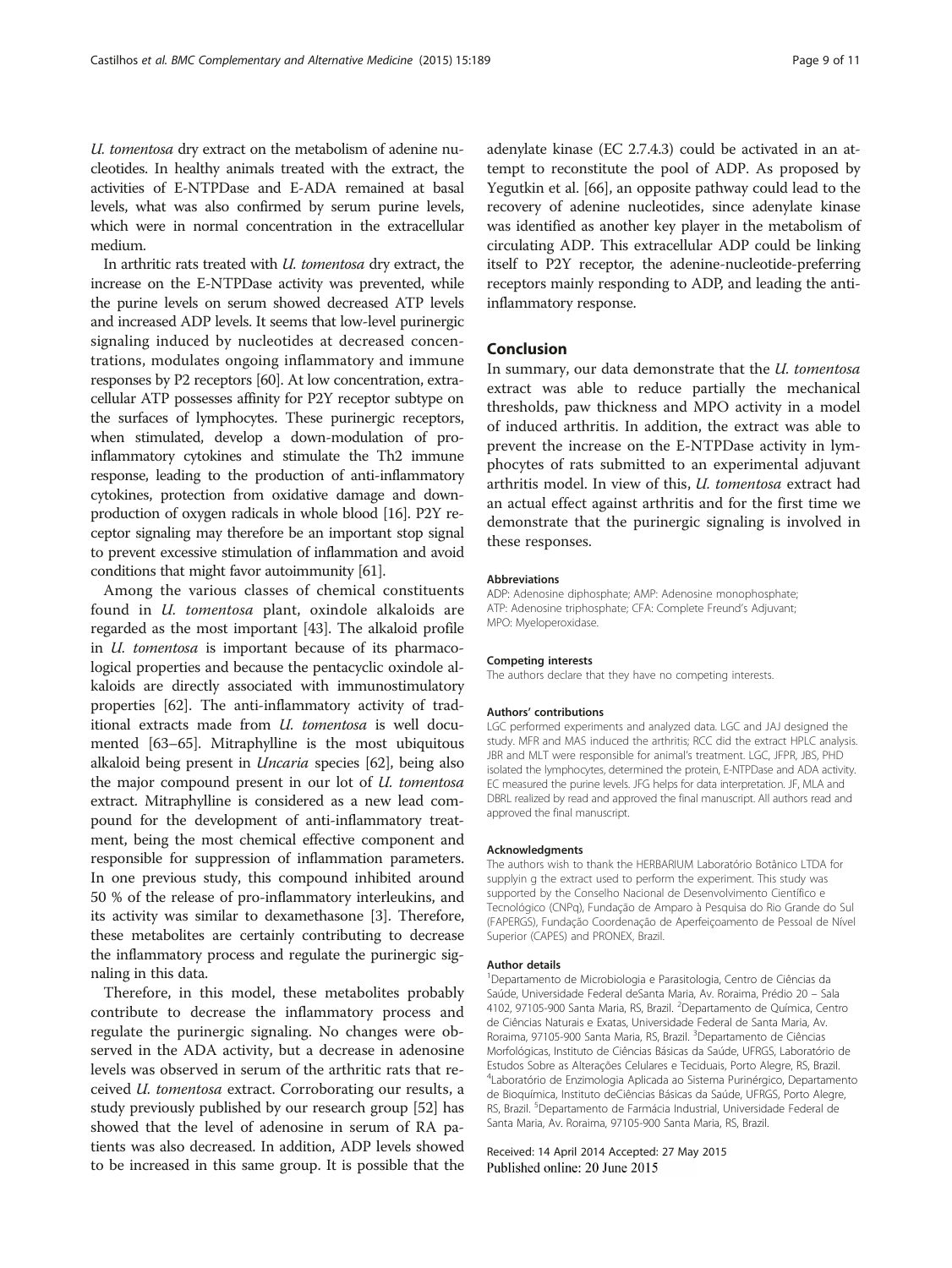#### <span id="page-9-0"></span>References

- 1. Reinhard KH. Uncaria tomentosa (Willd.) D.C.: Cat's claw, uña de gato, or saventaro. J Altern Complement Med. 1999;5:143–51.
- Patidar A, Birla D, Patel V, Chaturvedi M, Manocha N. A review of on advantages of natural analgesics over conventional synthetic analgesics. Int J Pharm Life Sci. 2014;5:3534–9.
- 3. Rojas-Durana R, Gonza'lez-Aspajoa G, Ruiz-Martel C, Bourdy G, Doroteo-Ortega VH, Alban-Castillo J, et al. Anti-inflammatory activity of Mitraphylline isolated from Uncaria tomentosa bark. J Ethnopharmacol. 2012;143:801–4.
- 4. Wagner H, Kreutzkamp B, Jurcic K. Die Alkaloide von Uncaria tomentosa ihre phagozytosesteigernde wirkung. Planta Med. 1985;51:419–23.
- 5. Aquino R, De Simone F, Pizza C, Conti C, Stein ML. Plant Metabolites structure and in vitro antiviral activity of quinovic acid glycosides from Uncaria tomentosa and Guettarda platypoda. J Nat Prod. 1989;52:679–85.
- 6. Aquino R, Vicenzo F, Francesco S. Plant Metabolites. New compounds and anti inflamatory activity of Uncaria tomentosa. J Nat Prod. 1991;52:679–85.
- 7. Yoshimoto K, Sato H, Ohtake M, Laus G, Brössner D, Keplinger K. Alkaloids of Peruvian Uncaria tomentosa. Phytochemistry. 1997;45:855–60.
- 8. Falkiewicz B, Łukasiak J. Vilcacora [Uncaria tomentosa (Willd.) DC. and Uncaria guianensis (Aublet) Gmell.]—a review of published scientific literature. Case Rep Clin Pract Rev. 2001;2:305–16.
- 9. Choy EH, Panayi GS. Cytokine pathways and joint inflammation in rheumatoid arthritis. N Engl J Med. 2001;344:907–16.
- 10. MacGregor AJ, Silman AJ. Rheumatoid arthritis and other synovial disorders: Classification and epidemiology. In: Hochberg MC et al., editors. Rheumatology, vol. 1. London: Mosby Publications; 2004.
- 11. Bush KA, Kirkham BW, Walker JS. The in vivo effects of tumor necrosis factor blockade on the early cell mediated immune events and syndrome expression in rat adjuvant arthritis. Clin Exp Immunol. 2002;127:423–9.
- 12. Hegen M, Keith Jr JC, Collins M, Nickerson-Nutter CL. Utility of animal models for identification of potential therapeutics for rheumatoid arthritis. Ann Rheum Dis. 2008;67:1505–15.
- 13. Iain BM, Georg S. Cytokines in the pathogenesis of rheumatoid arthritis. Nat Rev Immunol. 2007;7:429–42.
- 14. Luttikhuizen DT, Harmsen MC, de Leij LFMH, van Luyn MJA. Expression of P2 receptors at site of chronic inflammation. Cell Tissue Res. 2004;317:289–98.
- 15. Ralevic V, Burnstock G. Involvement of purinergic signaling in cardiovascular diseases. Drug News Perspect. 2003;16:133–40.
- 16. Bours M, Swennen E, Di Virgilio F, Cronstein BN, Dagnelie PC. Adenosine 5′ triphosphate and adenosine as endogenous signaling molecules in immunity and inflammation. Pharmacol Ther. 2006;112:358–404.
- 17. Langston H, Ke Y, Gewirtz A, Dombrowski K, Kapp J. Secretion of IL-2 and IFN-y, but not IL-4, by antigen-speci.c T cells requires extracellular ATP. J Immunol. 2003;170:2962–70.
- 18. Robson SC, Sévigny J, Zimmermann H. The E-NTPDase family of ectonucleotidases: structure function relationships and pathophysiological significance. Purinergic Signal. 2006;2:409–30.
- 19. Zimmermann H, Mishra S, Shukla V, Langer D, Gampe K, Grimm I, et al. Ecto-nucleotidases, molecular properties and functional impact. An R Acad Nac Farm. 2007;73:537–66.
- 20. Yegutkin GG. Nucleotide and nucleoside converting ectoenzymes: important modulators of purinergic signalling cascade. Biochim Biophs Acta. 2008;1783:673–94.
- 21. Pulte E, Broekman M, Olson K, Drosopoulos JHF, Kizer JR, Islam N, et al. CD39/NTPDase-1 activity and expression in normal leucocytes. Thromb Res. 2007;121:309–17.
- 22. Barankiewicz J, Dosch HM, Cohen A. Extracellular nucleotide catabolism in human B and T lymphocytes. The source of adenosine production. J Biol Chem. 1988;263:7094–8.
- 23. Franco R, Casadó V, Ciruela F, Saura C, Canela EI, Lluis C. Cell surface adenosine deaminase: much more than an ectoenzyme. Prog Neurobiol. 1997;52:283–94.
- 24. Bota A, Javier Gella F, Profilis C, Férard G, Hadjivassiliou AG, Hørder M, et al. Production and certification of an enzyme reference material for adenosine deaminase 1 (BCR 647). Clin Chim Acta. 2001;306:79–89.
- 25. Antonioli L, Fornai M, Colucci R, Ghisu N, Tuccori M, Del Tacca M, et al. Pharmacological modulation of adenosine system: novel options for treatment of inflammatory bowel diseases. Inflamm Bowel Dis. 2008;14:566–74.
- 26. SBCAL. Sociedade Brasileira de Ciências em Animais de Laboratório. Brasil: Cuidado e Manejo de Animais de Laboratório; 2009.
- 27. Sauzem PD, Sant'Anna GS, Machado P, Duarte MM, Ferreira J, Mello CF, et al. Effect of 5-trifluoromethyl-4,5-dihydro-1H-pyrazoles on chronic inflammatory pain model in rats. Eur J Pharmacol. 2009;616:91–100.
- 28. Bertol G, Franco L, Oliveira BH, HPLC Analysis of Oxindole Alkaloids in Uncaria tomentosa: Sample Preparation and Analysis Optimisation by Factorial Design. Phytochem Anal. 2012;23:143–51.
- 29. Cao YQ, Mantyh PW, Carlson EJ, Gillespie A, Epstein CJ, Basbaum A. Primary afferent tachykinins are required to experience moderate to intense pain. Nature. 1998;392:390–3.
- 30. Dixon WJ. Efficient analysis of experimental observations. Ann Rev Pharmacol Toxicol. 1980;20:441–62.
- 31. Suzuki K, Ota H, Sasagawa S, Sakatani T, Fujikura T. Assay method for myeloperoxidase in human polymorphonuclear leukocytes. Anal Biochem. 1983;132:345–52.
- 32. Böyum A. Isolation of mononuclear cells and granulocytes from human blood. Isolation of monuclear cells by one centrifugation, and of granulocytes by combining centrifugation and sedimentation at 1 g. Scand J Clin Lab Invest Suppl. 1968;97:77–89.
- 33. Jaques JA, Peres Rezer JF, Ruchel JB, Gutierres J, Bairros AV, Gomes Farias IL, et al. A method for isolation of rat lymphocyte-rich mononuclear cells from lung tissue useful for determination of nucleoside triphosphate diphosphohydrolase activity. Anal Biochem. 2011;410:34–9.
- 34. Bradford MM. A rapid and sensitive method for the quantitation of microgram quantities of protein utilizing the principle of protein-dye binding. Anal Biochem. 1976;72:248–54.
- 35. Leal DBR, Streher CA, Neu TN, Bitencourt FP, Leal CAM, Silva JEP, et al. Characterization of NTPDase (NTPDase1; ecto-apyrase; ecto-diphosphohydrolase; CD39; E.C. 3.6.1.5) activity in humans lymphocytes. Biochim Biophys Acta. 2005;1721:9–15.
- 36. Chan KM, Delfert D, Junger KD. A direct colorimetric assay for Ca2+ stimulated ATPase activity. Anal Biochem. 1986;157:375–80.
- 37. Giusti G, Galanti B. Colorimetric Method. In: Bergmeyer HU, editor. Methods of enzymatic analysis. Weinheim: Verlag Chemie; 1984. p. 315–23.
- 38. Voelter W, Zech K, Arnold P, Ludwig G. Determination of selected pyrimidines, purines and their metabolites in serum and urine by reverse-phase ion-pair chromatography. J Chromatogr. 1980;199:345–54.
- 39. Akesson C, Lindgren H, Pero RW, Leanderson T, Ivars F. Quinic acid is a biologically active component of the Uncaria tomentosa extract C-Med 100. Int Immunopharmacol. 2005;5:219–29.
- 40. Jurgensen S, Dalbó S, Angers P, Santos AR, Ribeiro do Valle RM. Involvement of 5-HT2 receptors in the antinociceptive effect of Uncaria tomentosa. Pharmacol Biochem Behav. 2005;81:466–77.
- 41. Pilarski R, Zieliński H, Ciesiołka D, Gulewicz K. Antioxidant activity of ethanolic and aqueous extracts of Uncaria tomentosa (Willd.) DC. J Ethnopharmacol. 2006;104:18–23.
- 42. Aquino R, De Simone F, Pizza C, Vincieri F, Gacs BE. New polyhydroxylated triterpenes from Uncaria tomentosa. J Nat Prod. 1990;53:559–64.
- 43. Laus G, Brossner D, Keplinger K. Alkaloids of peruvian Uncaria tomentosa. Phytochemistry. 1997;45:855–60.
- 44. Aguilar JL, Rojas P, Marcelo A, Plaza A, Bauer R, Reininger E, et al. Anti-inflamatory activity of two extracts of Uncaria tomentosa (Rubiaceae). J Ethnopharmacol. 2002;81:271–6.
- 45. Joe B, Griffiths MM, Remmers EF, Wilder RL. Animal models of rheumatoid arthritis and related inflammation. Cur Rheumat R. 1999;1:139–48.
- 46. Keplinger K, Laus G, Wurm M, Dierich MP, Teppner H. Uncaria tomentosa (Wild). Ethnomedicinal Uses and new pharmacological, toxicological and botanical results. J Ethnopharmacol. 1999;64:23–34.
- 47. Castañeda O, León G, León D, Calvoh A, Chávez J, Escalante J, et al. Uña de Gato en Artritis Reumatóide: Estúdio doble cego, en comparación com placebo. Rev Peru Reumatol. 1998;4:15–21.
- 48. Piscoya J, Rodriguez Z, Bustamante SA, Okuhama NN, Miller MJ, Sandoval M. Efficacy and safety of freeze-dried cat's claw in osteoarthritis knee: mechanism of actions of the species Uncaria guianensis. Inflamm Res. 2001;50:442-8.
- 49. Mur E, Hartig F, Eibl G, Schirmer M. Randized double blind trial of an extract from the pentacyclic alkaloid-chemotype of Uncaria tomentosa for the treatment of rheumatoid arthritis. J Rheumatol. 2002;29:678–81.
- 50. Miyara M, Sakaguchi S. Natural regulatory T cells: mechanisms of suppression. Trends Mol Med. 2007;13:108–16.
- 51. la Sala A, Ferrari D, Di Virgilio F, Idzko M, Norgauer J, Girolomoni G. Alerting and tuning the immune response by extracellular nucleotides. J Leukoc Biol. 2003;73:339–43.